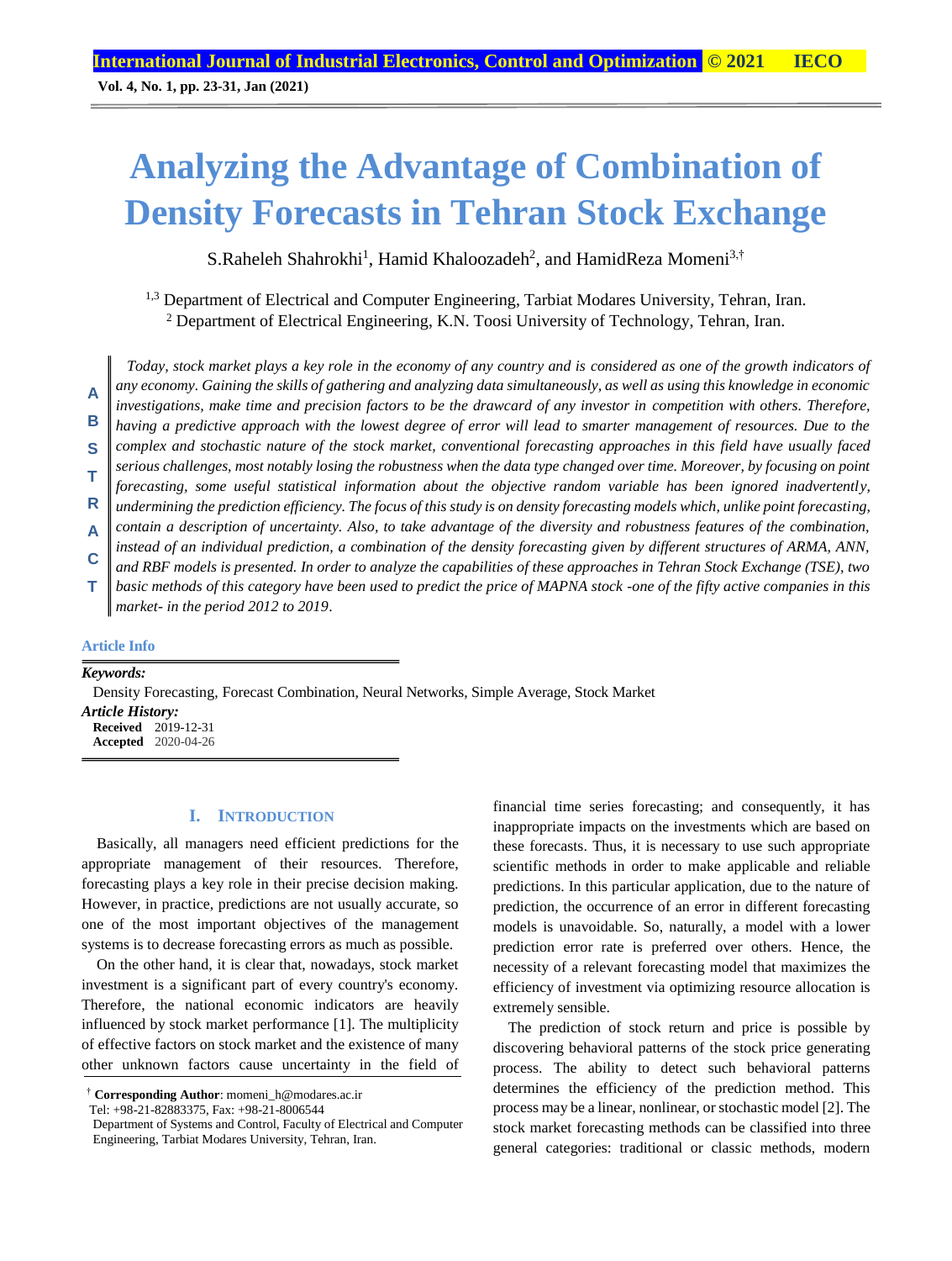methods, and combined methods.

In different forecasting fields, several approaches with various success degrees have been applied; however, it should be noted that each of these approaches has such disadvantages as the inability to model nonlinear relationships, getting stuck in local optimums, over-fitting, and the difficulty of choosing numerous regulation parameters, each directly affecting prediction accuracy. In addition, sometimes the prediction accuracy of these approaches is different for data with various behaviors. In other words, in case of using a particular approach, the robustness is likely to be lost while the data type changes. Therefore, determining which one is the best choice for any given situation is not straightforward and depends on many factors. Indeed, when only one particular approach is used to solve a problem, other structures of this method and even other methods, each with its own advantages and disadvantages, are ignored and actually removed from the solution set.

To solve this problem and, simply put, to take advantage of the different approaches simultaneously, combination mechanisms are proposed, in which a combination of the solution of different approaches for a specific problem is considered. Using these methods will lead to many achievements, such as reducing the uncertainty in parameter setting, decreasing the randomness of the training process, and so on. Therefore, a suitable combination mechanism to achieve the stated goals would be very useful.

One approach to improve the structure of forecast combination mechanisms is to change components that are combined together in order to make the final prediction. In this regard, by substituting the point forecasting models instead of the density forecasting models, in addition to predicting price as the only advantage of the point forecasting, further useful information can be achieved, too.

The focus of this study is on two basic forecast combination method, namely Simple Average (SA) and Bates & Granger (B&G). Although these methods were proposed a long time ago, they are still being widely used. In particular, it may be interesting to know that some researchers are still attempting to improve their forecast combination methods such that the robustness of their mechanisms can be comparable with SA. According to the key role of risk management in investment, helping investors to minimize the risk of their investments is one of this study's goals. So, by using those forecast combination methods and then applying them to combine some density forecast models, the advantages of using these approaches in Tehran Stock Exchange (TSE) will be investigated, in this study.

The remainder of this paper is outlined as follows. In section II, an overview of related work is provided. The structure of the desired combination system is described in section III. Also, two famous linear combination methods are explained in this section. Then, the method of producing the system inputs is

presented. Simulation results are provided in the next section and finally the paper is concluded in section V.

## **II. LITERATURE REVIEW**

Since financial time series is dynamic, nonlinear, complex, nonparametric and disordered in nature, it is a generally challenging task to predict the stock market [3]. Many people have made the prediction with different approaches. Before the advent of computers and their being used for forecasting in the financial domain, classic methods, such as technical and fundamental analysis, had been employed to solve these problems. Since the mid-1970s, great efforts have been made to investigate the predictability of stock prices using new mathematical methods based on time series and more advanced tools [4]- [6]. Among the classic methods that have been widely used to predict the stock market, one can refer to Autoregressive (AR), Autoregressive Moving Average (ARMA) and Autoregressive Integrated Moving Average (ARIMA) models [7]. Also, a number of these methods that are the practical approach for time series prediction have been introduced in [8] by Boxes and Jenkins. These models and, in particular, the ARIMA model are widely used in many different fields, but they can only perform linear prediction in time series. This feature makes such models inappropriate for predicting time series with nonlinear components [9].

Through the efforts of mathematical and dynamic systems scientists to address the deficiencies of linear models, new methods, called modern methods, have been proposed to predict prices in the stock market [10]. They are able to be applied in various sciences, especially economics. Therefore, nonlinear system practitioners have tried to explain stock price behavior and predict it through advanced nonlinear methods in financial markets, too. Due to the uncertainty of stock market and based on the articles reviewed in the survey article [11], soft computing techniques, belonging to the modern methods, are suitable for considering nonlinear relationships in the stock and, in most cases, outperform classic methods as they have better results for financial systems and have higher prediction accuracy without prior knowledge about the statistical distribution of input data. Machine learning's popularity is still increasing in financial forecasting. The ability of data mining and the flexibility of these algorithms have made them a very proper option for working on complex financial data [12]. There are different machine learning algorithms, each with respect to its own strengths, designed to solve a specific problem. Some of them work like the decision tree, where the user can fully understand the steps of the machine inference, and some act like neural networks similar to a black box. Artificial Neural Network (ANN) is one of the computational tools that is known as the most practical and widely used method for modeling large and complex problems [3], [13]. After an initial study of White in [14], the artificial neural network was first applied in the financial field and was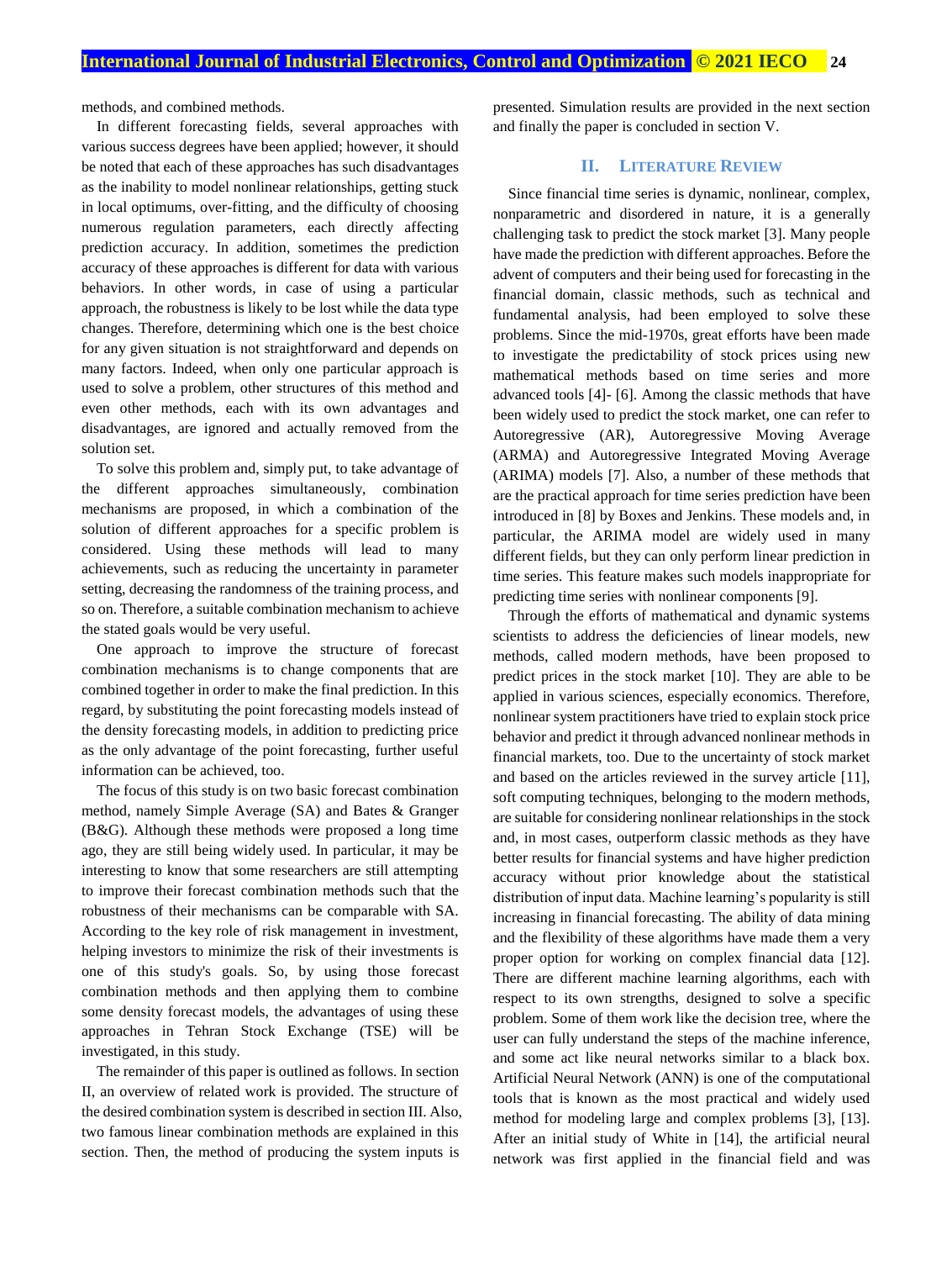subsequently considered as a suitable model for predicting the stock market. A review of the application of ANN in stock market forecasting is presented in [11], [15]. The results of the studies show that ANN is robust in model specification compared to parametric models, and, for this reason, it has been used frequently to predict stock prices and other financial derivatives [16]. The long history of using ANN in the financial field has led to more advanced versions of it, like the Radial Basis Function (RBF) network, being released in order to improve its performance. Reference [17] is one of the first articles that uses Support Vector Machines (SVMs) for financial forecasting. Then, the performance of SVMs is compared with the performance of other algorithms, such as backpropagation and RBF. Support Vector Regression (SVR) is another nonlinear forecasting algorithm used to predict financial time series. The efficiency of SVR as a predictive method is shown in [18]- [20]. Artificial neural networks and their variants have been widely used in the literature, but with the appearance of kernel-based methods such as SVR and considering their advantages, they fell out of fashion over time. Then, in 2006, Hinton et al. rekindled interest in neural networks by demonstrating an excellent performance of deep neural networks in [21]. Since then, researchers have conducted numbers of studies on using deep learning for financial time series.

With numerous choices in forecasting tools, to address the shortcomings of various approaches, perhaps one obvious way is to combine two or more models and present one prediction. In this way, the strengths of a method can be used to overcome the weaknesses of the others. In this regard, the combination of linear and nonlinear models has been suggested by several studies [22]- [24]. McDonald et al. in [9] showed that among several combined models, the combination of ARIMA models and Self-Organizing Fuzzy Neural Networks (SOFNN) performs better than others. Raoofi et al. in [25] compared several combined methods for forecasting Tehran Stock Exchange Index based on ARIMA, Fuzzy ARIMA (FARIMA), ANN and Adaptive Neuro-Fuzzy Inference System (ANFIS) models. By using some forecast accuracy measures such as Root Mean Square Error (RMSE) and Mean Absolute Error (MAE), they concluded that the combined models of ANFIS and FARIMA have outperformed other models. Also, Fallahpour et al. in [26] showed that the prediction of the combined SVM model based on Genetic Algorithm (GA) for stock price movement trend is far better and more accurate than simple SVM. The application of different types of neural network and their combined models for the financial forecasting is one of the areas of interest to researchers. [27]- [29] can be mentioned as proper examples.

Some researchers believe that it is better to forecast the time series with high uncertainty, like financial market time series, by using forecast combination methods instead of using only one forecast model. Timmermann made a thorough review of the forecast combination mechanisms in [30]. He expressed the reasons for using forecast combination methods in order to produce better forecast and also discussed the conditions under which these mechanisms are admissible and useful. Due to the key role of forecast combination in different fields of forecasting, particularly in financial market and economic, after Timmermann's paper in 2006, many researchers are keeping their study on it till now. Most of these literatures ([31]- [36]) are about the structures of the combination and the weight assignment mechanisms. The large number of researcher concord on this point that even the simplest structure of the forecast combination can be helpful when necessary conditions are available. According to [37], [38], even if a simple forecast combination method does not be able to improve the forecast accuracy, it can decrease model selection risk. more recently, Atiya in [39] provides a brief analysis of the reasons for the success of forecast combination. Ultimately, reviewing the literature shows that the forecast combinations generally perform well [40].

As mentioned in economic forecasting and some other similar fields, the inability of point forecasting to describe the uncertainty of the variables leads to the use of density forecasting which has been used recently in forecasting the variables with high degree of uncertainty, like financial forecasting, [41]- [43]. That is, in order to forecast variables with a high degree of uncertainty, a density forecast is a comprehensive form of the point forecast. So, one idea is to use the density forecast combination to take advantage of both combination and density forecast abilities that is addressed in this paper.

According to all superiority of forecast combination and also density forecast combination in forecasting field, it will be very helpful to investigate the advantages of their application in Tehran Stock Exchange, which unfortunately is not done so far. Therefore, more researches still need to be done in this field for helping investors to have accurate decision making in this market.

## **III. METHODOLOGY**

To take advantage of several available prediction models, one can derive the results of each model and combined them by the appropriate approach to achieve a single prediction, rather than using them to present an improved hybrid model. Actually, faced with various forecasts of the same variable, an issue that immediately arises is whether one should identify the best prediction or combine the underlying forecasts. Different conditions must be considered to answer this question, but in general and from a theoretical point of view, if a specific prediction model can be found having smaller prediction error than its competitors, then it justifies relying on a single prediction; otherwise, diversification gains of combination makes this approach more attractive than choosing the best model. Even if the best model can be recognized at any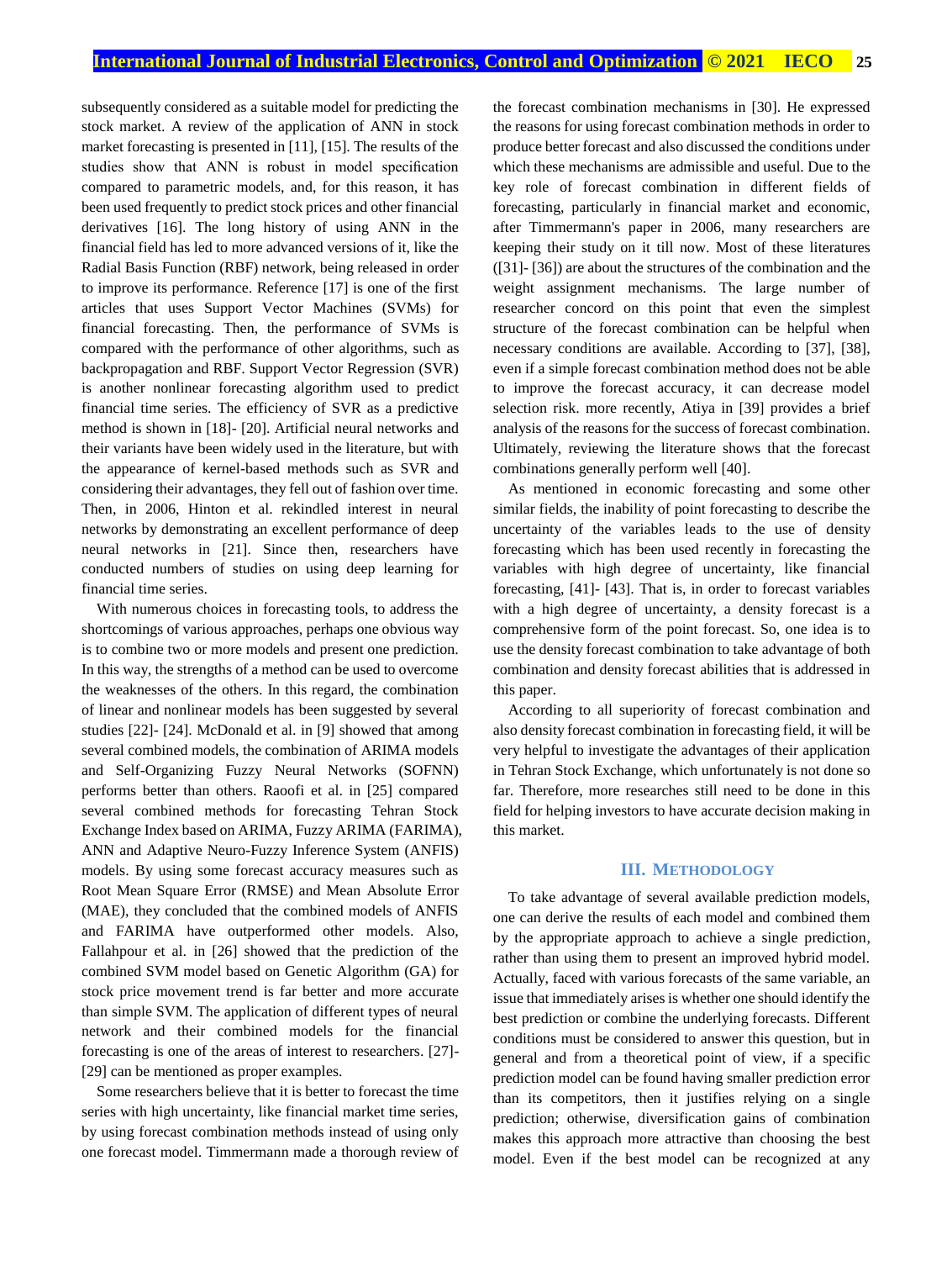moment, the combination may still be an absorbing diversification strategy, though its success will depend on the structure of the combination and method of determining its weights. In fact, the diversification of a simple portfolio was the initial idea and the reason for using the forecast combinations [44].

Also, if each predictor model has useful and effective input variables, using all of which leads to a comprehensive model, the comprehensive model must be used in order to improve the outcome. Yet, when these variables are not available, the only option is the combination.

The next reason for using forecast combinations that have been mentioned by many researchers, including Stock and Watson in [45], [46], is that individual forecasting models may be subject to misspecification bias of unknown form. It is clear that even the best model at the specific time may not be preferred over other models at all times. Also, the best model may be time-variant, so it can be hard to track based on past forecasting performance. Forecast combinations can be viewed as a way to making the forecast more robust against such misspecification biases and measurement errors in the data sets underlying the individual forecasts [47].

Another argument for combining predictions is that basic prediction models may be based on different loss functions. Given the structure of the desired loss functions, forecast combinations can be helpful in improving the outcome, in these conditions, too.

Therefore, to benefit from the capabilities of combining forecasts, this approach can be applied to the stock market domain or any other domain with a similar data structure. If a combination mechanism, as shown in Fig.1, is considered as a system, the individual forecasts and the final predictions for the desired variable are input and output of this system, respectively. It combines predictions in such a way that, in the worst case, the use of combination theory is justified. In order to improve the performance of each system, one can change various parts of the system such as input, output and main structure of the system.



**Fig. 1**. Forecast Combination System.

Due to the important role of the combination in the field of prediction and the achievements of its application, several good review articles such as [30], [48], [49] have been published so far, but among them, Timmerman's survey article in 2005 [30] is the most recent and also the most comprehensive, according to numerous subsequent articles, including [50]. After developing the initial idea of the combination, different researchers have worked on its weights with various approaches to improving this idea; in this article, however, the combination is done by two primary and, of course, basic methods.

## *A. Simple Average*

For the reasons stated, the researchers decided to use a combination of several predictions instead of the results of a single prediction model, in which the new problem was how to combine these results, appropriately. In this regard, SA based on Equal Weights (EW) is considered as the simplest and most primitive way that comes to mind. It is defined as:

$$
f_{t+h|t}^{EW} = \frac{1}{m} \sum_{i=1}^{m} f_{i,t+h|t}
$$
 (1)

where

| h                | forecast horizon;                 |
|------------------|-----------------------------------|
| $y_{t+h}$        | target variable of forecast;      |
| $f_{i,t+h t}$    | output of i-th forecast model;    |
| m                | number of forecast models;        |
| $f_{t+h t}^{EW}$ | output of SA forecast combination |
|                  | method.                           |

This simple method of combination, as people in different fields asserted, has been able to improve the prediction results [30] and even performs better than other approaches presented later.

#### *B. Linear Combination with Optimal Weights*

After developing the SA method, in order to improve its results, the researchers decided to obtain the optimal value of the combination weights to minimize the prediction error instead of the equal weights. This idea was first proposed in 1969 by Bates and Granger in [44] as Optimal Weights (OW). The weights are determined by the Least Square (LS) estimation method using previous prediction error data. They call the weights optimal so that the variance of the in-sample error is minimized. The result of their work is:

$$
f_{t+h|t}^{BG} = \widehat{W}_{OLS}'F_{t+h|t} = \left( \left( \iota' \widehat{\Sigma}_e^{-1} \iota \right)^{-1} \widehat{\Sigma}_e^{-1} \iota \right)' F_{t+h|t} ,
$$
  

$$
\widehat{\Sigma}_e = (t-h)^{-1} \sum_{\tau=1}^{t-h} e_{\tau+h|\tau} e'_{\tau+h|\tau}
$$
 (2)

where

|                         |                     | column vector of ones:   |                                  |
|-------------------------|---------------------|--------------------------|----------------------------------|
| $e_{\tau+h \tau}$       |                     | prediction error vector; |                                  |
| $\widehat{\varSigma}_e$ |                     |                          | estimation of covariance matrix; |
| $\widehat{W}_{OLS}$     | weight vector;      |                          |                                  |
| $f_{t+h t}^{BG}$        | output              | of B&G                   | forecast                         |
|                         | combination method. |                          |                                  |

It should be noted that in the optimization process, the weights are considered to be positive and the sum of them equal to one. In this study, this method is known as B&G. It is notable that if all the predictions in the combination have the same error variance and the correlation between them is equal, the optimal weights will have the same value, too. In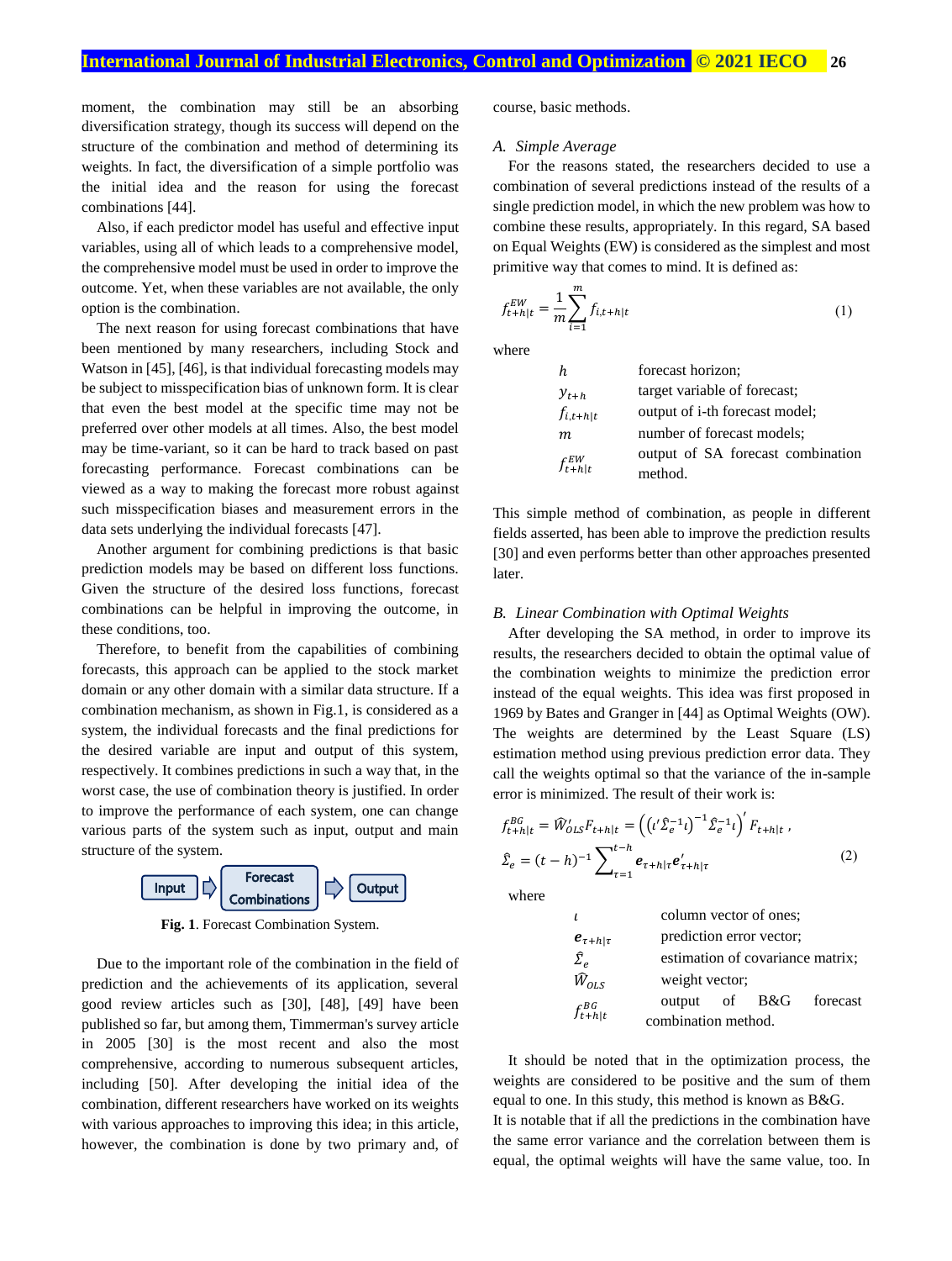other words, under these conditions, the optimal weights are EW [30].

In this combination approach, the role of estimation error in the efficiency of the method is very prominent, so researchers have made many efforts to reduce this error and its consequences.

#### *C. Density Forecast Combinations*

So far, the focus was on the combination of point forecasts, which is influenced by the fact that a large proportion of academic studies are focused on these types of forecasts. Nevertheless, the tendency of researchers to study density forecasts is also growing, and published articles in the field of economics employ combination methods for these categories of forecasts. In addition, similar approaches have also been used for forecasting in other fields, such as meteorology.

One reason for the tendency of researchers to density forecasts is that a density forecast is an estimate of the probability distribution of the probable values of a random variable at some future time. Therefore, in contrast to a point forecast, which by itself has no description of the prediction uncertainty, a density forecast provides a full description of the associated uncertainty.

Today in many contexts of finance and economics, it is helpful and even in some cases necessary to provide density forecasts and evaluate them. Therefore, the next cause of people's shift from point forecasting to density forecasting is its valuable application in important financial fields, such as risk management. Many peoples have investigated density forecasts and their applications in macroeconomics and finance. Among them [43], [51]– [53] can be noted. Besides, [54] has addressed how to evaluate density forecasts. In this article, the combination of density forecasts is computed as follow:

$$
p(y_{t+h}|D) = \sum_{i=1}^{m} w_i p(y_{t+h}|M_i, D)
$$
 (3)

where

| D     | data and observations;            |  |  |  |
|-------|-----------------------------------|--|--|--|
| $M_i$ | <i>i</i> -th forecast model;      |  |  |  |
| $W_i$ | i-th weight determined by density |  |  |  |
|       | forecast combination methods.     |  |  |  |

## *D. Input Generation Process*

As mentioned above, inputs of the system shown in Fig. 1, have been generated using the predictions of several models. What the forecast models are and how they are selected can be a separate research topic, but this article focuses on a number of points for these choices. For example, both linear and nonlinear methods exist in the models and, from each category, select methods that are widely used for forecasting in the financial field. Therefore, in the first step, different structures of selected models including ARMA, ANN and RBF are used to predict the target random variable.

In the density forecasting literature, the density function is often assumed to be a normal or Gaussian distribution, whereas in practice, many financial time series exhibit asymmetric features or patterns [43]. In this study, the density forecasts are estimated by a non-parametric method, named kernel smoothing algorithm. As a result, no specific distribution is considered for densities.

## **IV. RESULTS AND DISCUSSION**

To demonstrate the advantages of density forecasting methods and their combinations in Tehran Stock Exchange, they are used to forecast the price of MAPNA company as one of the 50 active companies in this market. Then, daily price of this stock, from 1 January 2012 to 31 August 2019 (1447 data), is considered. Fig.2 shows the real values of MAPNA stock price over this period. For each type of prediction models, they are first trained with specific n-observation (75% of total data) input-output patterns. Then, the models are employed to forecast the remaining observations (25% of total data) and the performances are evaluated in terms of Mean Squared Error (MSE). All data are normalized by Min\_Max method as follows:

$$
D_{Normal} = \frac{D_{Real} - min(D_{Real})}{max(D_{Real}) - min(D_{Real})}
$$
(4)

where





**Fig. 2**. Real Values of MAPNA Stock Price from Jan. 2012 to Aug. 2019.

Due to the structures, considered for ARMA, ANN, and RBF models, finally 8 prediction models have been used and their characteristics are presented in Table I. The parameter settings and the model structure selections are done such that both high-performance and low-performance models are included in the combination. Given these assumptions, the key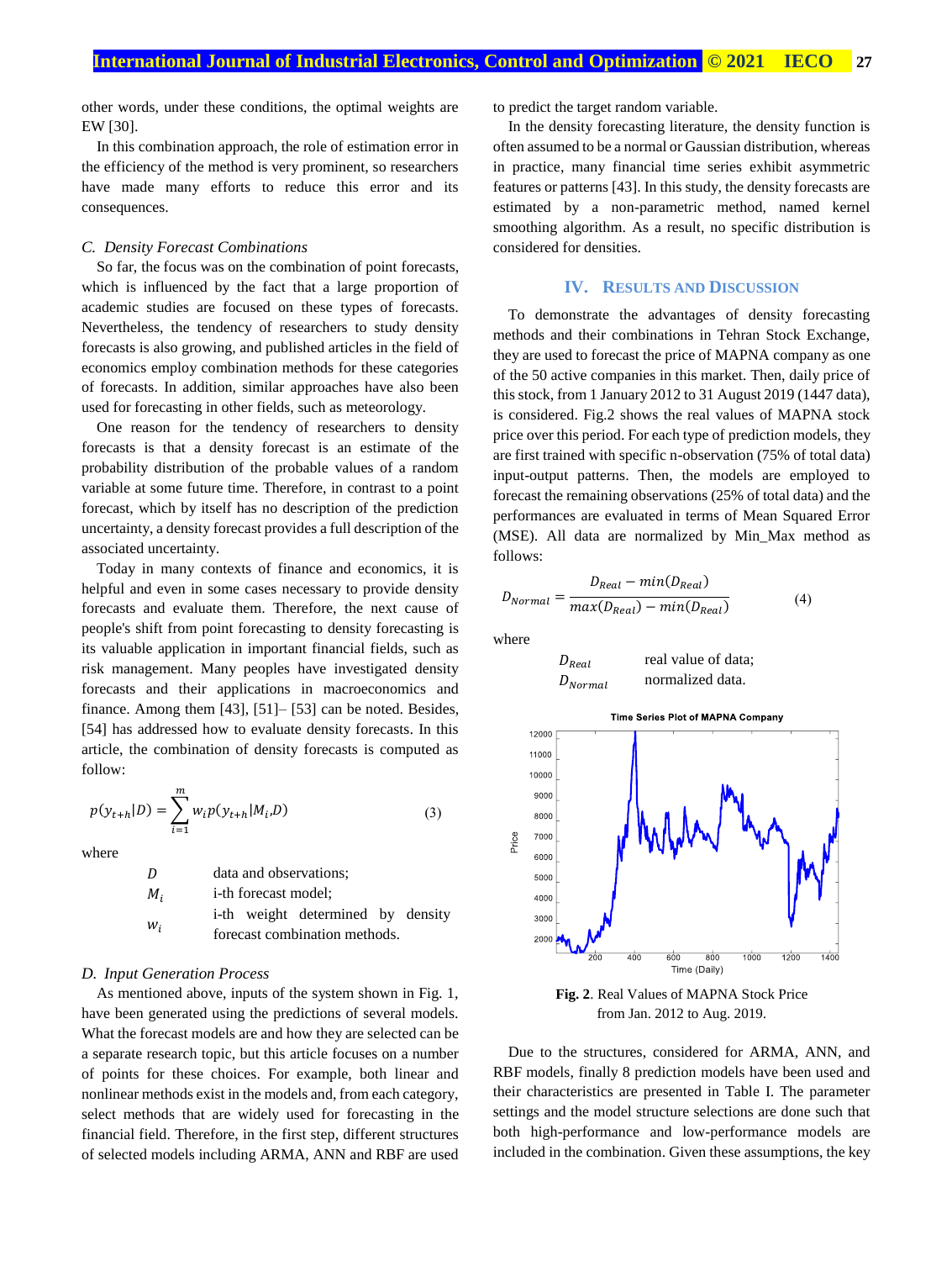role of combination in decreasing the sensitivity of model selection becomes evident, that is one of the purposes of this study. In this regard, no attempt was made to provide the best structures of the prediction models.

Normalized data are given to all forecast models as input, and each of them predicts a value of price for h-day ahead (where 'h' is the prediction horizon and it is considered 3 in this study, arbitrarily).

| <b>Model</b> | STRUCTURE OF L'REDICTION MIODELS<br><b>Structure</b> |                                          |                          |               |                                      |
|--------------|------------------------------------------------------|------------------------------------------|--------------------------|---------------|--------------------------------------|
|              | <b>Model Order</b>                                   |                                          | <b>Estimation Method</b> |               |                                      |
| <b>ARMA</b>  | $AR = 2, MA = 0$                                     |                                          | <b>RLS</b>               |               |                                      |
|              | $AR = 2, MA = 1$                                     |                                          | <b>ELS</b>               |               |                                      |
|              | <b>Learning</b><br><b>Method</b>                     | No. of<br><b>Hidden</b><br><b>Lavers</b> | No. of<br><b>Neurons</b> | <b>Epochs</b> | <b>Learning</b><br><b>Parameters</b> |
|              | Gradient<br><b>Descent</b>                           | $l_h=1$                                  | $n_h = 3$                | 500           | $n = 0.001$                          |
| <b>ANN</b>   | Gradient<br>Descent                                  | $l_h=1$                                  | $n_h = 5$                | 500           | $\eta = 0.001$                       |
|              | Levenberg<br>Marquardt                               | $l_h=1$                                  | $n_h = 3$                | 60            | $\alpha = 5$                         |
|              | Levenberg<br>Marquardt                               | $l_h=1$                                  | $n_h = 5$                | 60            | $\alpha = 5$                         |
| RBF          | <b>Learning</b><br><b>Method</b>                     | Radial<br><b>Function</b>                | No. of<br><b>Neurons</b> | <b>Epochs</b> | <b>Learning</b><br><b>Parameters</b> |
|              | Levenberg<br>Marquardt                               | $l_h=1$                                  | $n_h = 30$               | 100           | $\alpha = 1$                         |
|              | Levenberg<br>Marquardt                               | $l_h=1$                                  | $n_h = 50$               | 100           | $\alpha = 1$                         |

**TABLE I** OF PREDICTIO

To performance comparison, MSE values of all models have been computed. For brevity, Table II shows this value for only three selected models.

**TABLE II** PERFORMANCE COMPARISON OF SELECTED PREDICTION MODELS

|                       | <b>MSE</b>       |                      |  |  |
|-----------------------|------------------|----------------------|--|--|
| <b>Forecast Model</b> | <b>In-Sample</b> | <b>Out-of-Sample</b> |  |  |
| <b>ARMA</b>           | 58663            | 202246               |  |  |
| ANN LM 3              | 101784           | 209364               |  |  |
| RBF LM 50             | 567971           | 381534               |  |  |

For more clarity of figures and to make them understandable, Figs. 3 and 4 show the true and forecasted value of MAPNA stock price, obtained by only selected models for part of insample (from sample 800 to 1000) and out-of-sample (from sample 100 to 290) data, respectively. It has been attempted to select a range of samples in which high volatility of price has occurred to illustrate the difference between the performance of selected methods in the face of this event. According to these diagrams, it is obvious that different models, selected to be in the combination system, have various performance and accuracy over time. But it should be noted that, as it can be seen by the comparison of the efficiency of the RBF\_LM\_50 model for in-sample and its performance for out-of-sample data, the performance of these forecast models may be changed in any other period or for any other data.





**Fig. 3.** Real vs. Predicted Values of MAPNA Stock Price for the Part of In-Sample Data (Related to Three Selected Forecast Models).



**Fig. 4.** Real vs. Predicted Values of MAPNA Stock Price for the Part of Out-of-Sample Data (Related to Three Selected Forecast Models).



**Fig. 5.** Real vs. Predicted Density of MAPNA Stock Price (Related to Three Selected Forecast Models).

So far, all models are used to generate some point forecasts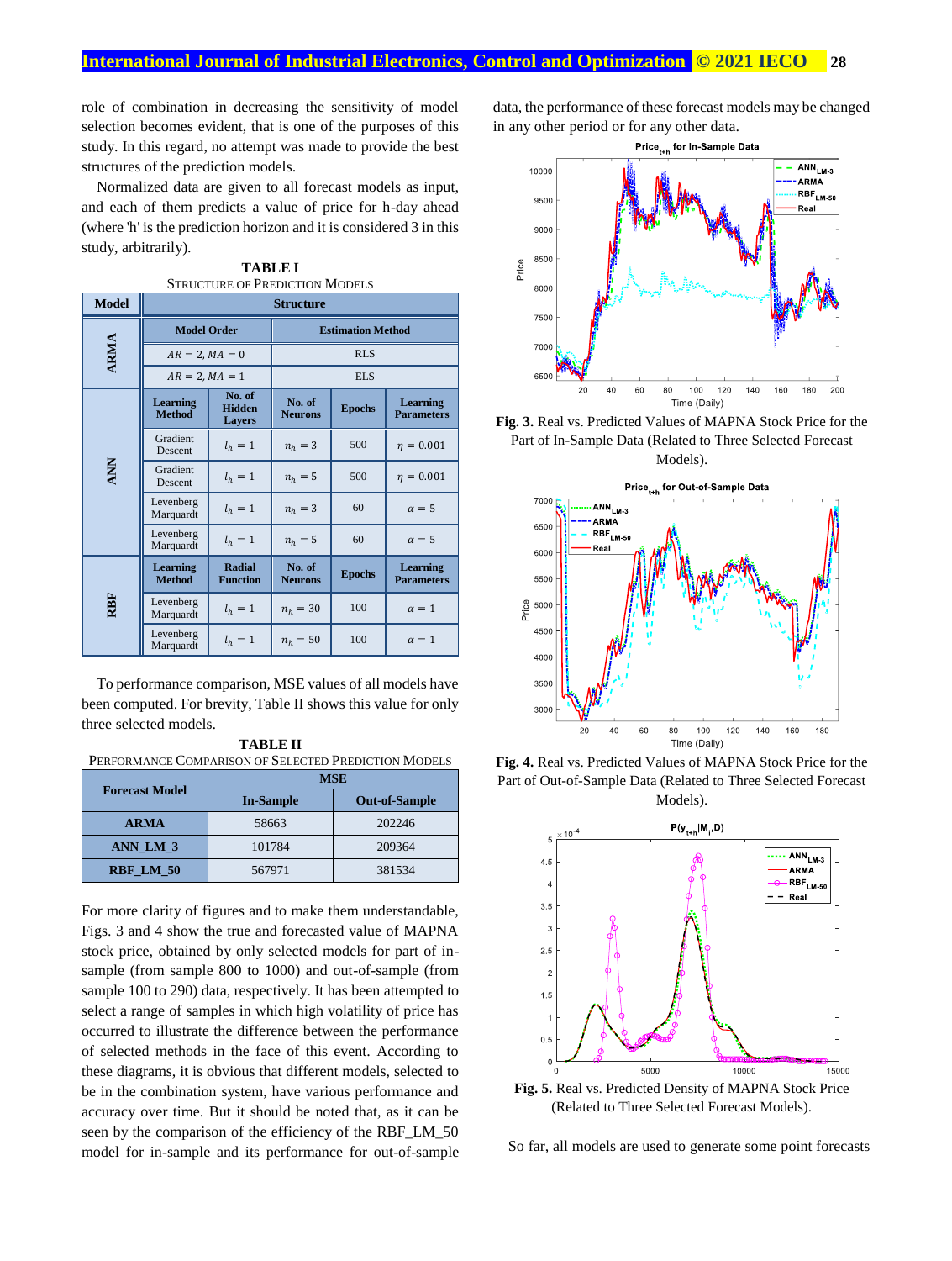while the inputs of the combination system must be in the form of density forecasts. Then in the next step, the probability density of each prediction model output is computed by using a kernel smoothing algorithm. The comparison between Figs. 4 and 5 shows that if one model has a good or poor relative performance in point forecasting, it has a similar performance in density forecasting, too; however, the density forecasting has additional useful information that makes it more valuable. For instance, in contrast to the point forecasts, the density prediction has a description of the stock price uncertainty. In addition, based on the information included in probability density, an investor can be able to have better risk management.



**Fig. 6.** Density Forecast Combinations for MAPNA Stock Price Using SA and B&G methods.



**Fig. 7.** Probability Density of Error for Two Forecast Combination Mechanisms.

Finally, for two different combination methods, SA and B&G, forecast combination system output is shown in Fig. 6. It demonstrates that both of them have been able to cover the poor performance of some models by relying on the results of the superior models and, ultimately, they have predicted the probability density of the MAPNA stock price with reasonable accuracy.

For a better illustration of the accuracy of density forecasts,

probability densities of their errors are shown in Fig. 7. The similarity of these error densities to white noise and this fact that they are relatively symmetric around zero shows that these methods have been able to use the effective information, approximately.

As mentioned above, the efficiency of the same model may be changed for different data or in various periods. Now, assume that the RBF LM 50 model was an efficient prediction model to forecast the MAPNA stock price in all the times before the period considered in this study. Consequently, according to the good past performance of the RBF\_LM\_50 model, it is selected as the best model to forecast this specific data. However, according to Fig. 3 can be found that, if so the investor will suffer heavy losses. But his losses were decreased seriously if he considered the RBF\_LM\_50 model as one of the selected models in forecast combination (see Fig. 6).

Besides the mentioned advantage, the investor can estimate Value at Risk (VaR) and Conditional VaR (CVaR) values of this stock by using density forecast combination. In other words, by using the density forecast, the investor can forecast the risk value of MAPNA or any other stock. Fig. 5 shows that if the investor has only the density forecast obtained by the RBF\_LM\_50 model, he cannot estimate the CVaR value of MAPNA stock with a reasonable error; and hereby the important advantage of using the density forecast combination is determined. It should be noted that one of the reasons for selecting MAPNA, among the 50 active companies in Tehran Stock Exchange, is that the density of this stock price is such that the selected methods can forecast it with significantly different performances. This property, in particular at the left tail of the probability density is very useful to demonstrate the advantage of density forecast combinations in computing VaR and CVaR.

## **V. CONCLUSIONS**

This study was undertaken to investigate the advantages of using a density forecast combination vs. individual point forecast in Tehran Stock Exchange. The simulation results show that the sensitivity of forecast model selection is decreased by applying combination mechanisms such that, although some individual models have poor efficiency, the precision of forecast combination models are adequate. In addition, because of its diversity property of these mechanisms, the robustness of these prediction methods against the model misspecification biases of the individual forecasts increases. On the other hand, the simulation results confirm that density forecasting implicitly includes point forecasting and also provides more helpful information. For example, investors can apply this probability density function (PDF) to recognize maximum and minimum of any stock price in a specific period of time (from past to future), which helps them to make appropriate decisions. Moreover, they can use these densities to compute risk based on some risk assessments, like VaR and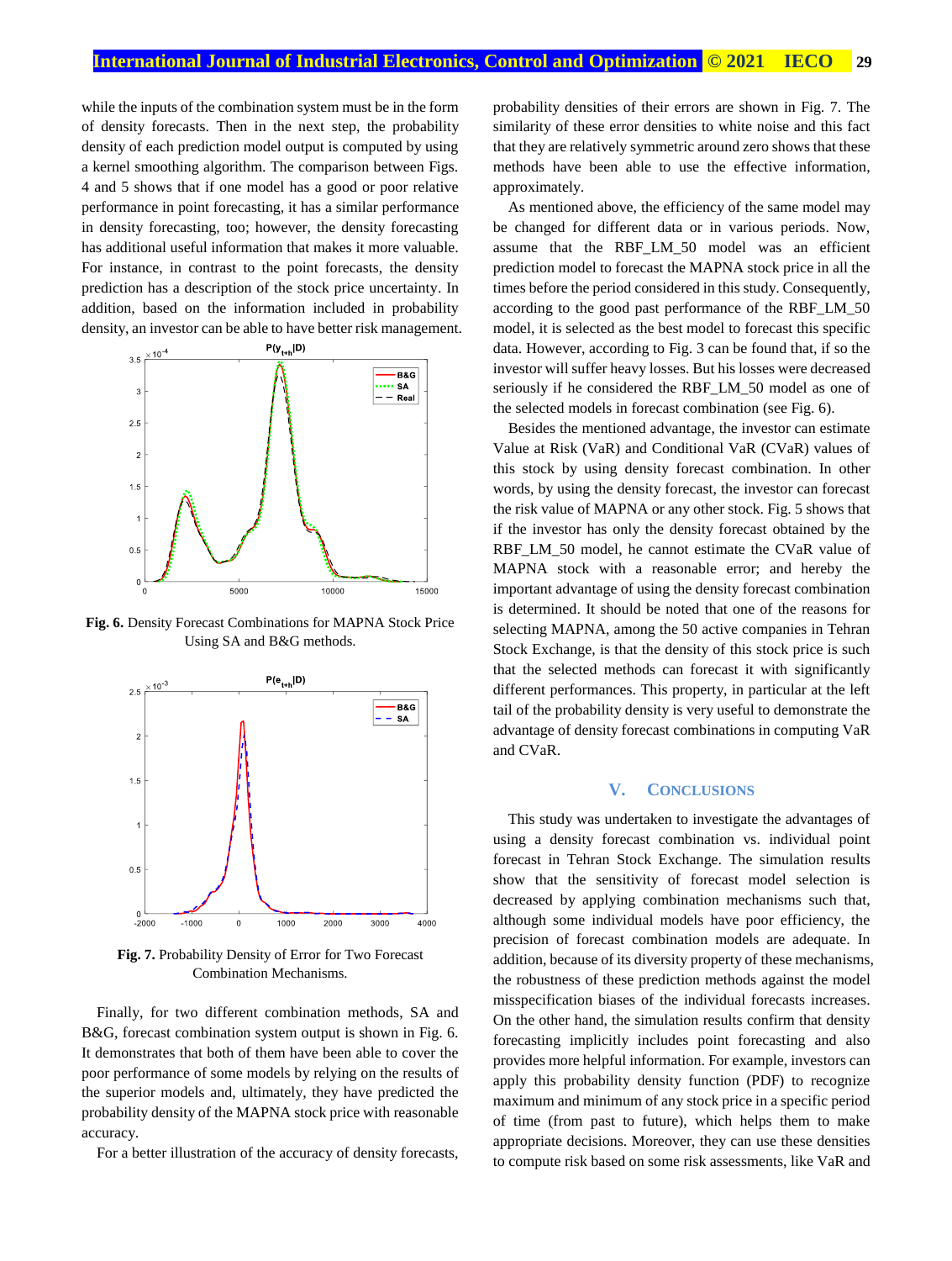CVaR. These findings could be exploited in any situation where the prediction of time series with structures similar to stock price is needed. Future work will involve the application of these densities to improve portfolio management in order to have maximum return and minimum risk. Another one will be proposing a proper nonlinear combination mechanism that is able to upgrade the result subject to the nature of these density functions.

#### **REFERENCES**

- [1] A. Azar, and S. Karimi, "Stock return prediction using accounting ratio with the neural network approach," Financial Research Journal, Vol. 11, No. 28, pp. 3-20, 2009.
- [2] H. Khaloozadeh, and A. Khaki Sedigh, "Stock Price Modeling and Forecasting Using Stochastic Differential Equations," Journal of Economic Research, No. 69, pp. 1-6, 2005.
- [3] S. A. Ghoreishi, and H. Khaloozadeh, "Application of Covariance Matrix Adaptation-Evolution Strategy to Optimal Portfolio," International Journal of Industrial Electronics, Control and Optimization, Vol. 2, No. 2, pp. 81-90, 2019.
- [4] H. Abrishami, M. Mehrara, M. Ahrari, and S. Mirghasemi, "Forecasting The GDP in Iran Based on GMDH Neural Network," Journal of Economic Research, No. 88, pp. 1-24, 2009.
- [5] H. Abrishami, A. Moeini, M. Mehrara, M. Ahrari, and F. Soleymanikia, "Forecasting Gasoline Price Using GMDH Neural Network Based on GA," Iranian Journal of Economic Research, No. 36, pp. 37-58, 2008.
- [6] S. Soni, "Applications of ANNs in Stock Market Prediction: A Survey," International Journal of Computer Science & Engineering Technology, Vol. 2, pp. 71-83, 2011.
- [7] G. S. Atsalakis, K. P. Valavanis, "Surveying Stock Market Forecasting Techniques-Part I: Conventional Methods," Journal of Computation Optimization in Economics and Finance Research Compendium, pp. 49-104, 2010.
- [8] G. E. Box, G. M. Jenkins, and G. C. Reinsel, "Time Series Analysis: Forecasting and Control," Wiley, New York, 2013.
- [9] S. McDonald, S. Coleman, T. M. McGinnity, Y. Li, and A. Belatreche, "A Comparison of Forecasting Approaches for Capital Markets," Computational Intelligence for Financial Engineering & Economics (CIFEr) IEEE Conference, pp. 32-39, 2014.
- [10] H. A. Sinai, S. Mortazavi, and Y. Teimoori asl, "Tehran Exchange Price Index Forecasting by Artificial Neural Networks," Accounting and auditing Review, Vol. 2, No. 3, pp. 59-83, 2005.
- [11] G. S. Atsalakis, K. P. Valavanis, "Surveying Stock Market Forecasting Techniques–Part II: Soft Computing Methods," Expert Systems with Applications, Vol. 36, No. 3, pp. 5932–5941, 2009.
- [12] S. McDonald, S. Coleman, T. M. McGinnity, Y. Li, and A. Belatreche, "A Comparison of Forecasting Approaches for Capital Markets," Computational Intelligence for Financial Engineering & Economics (CIFEr) IEEE Conference, pp. 32-39, 2014.
- [13] D. Gholamiangonabadi, S. D. Mohseni Taheri, A. Mohammadi, and M. B. Menhaj, "Investigating the Performance of Technical Indicators in Electrical Industry

in Tehran's Stock Exchange Using Hybrid Methods of SRA, PCA and Neural Networks," 5th IEEE Conference on Thermal Power Plants (CTPP), pp. 75-82. 2014.

- [14] H. White, "Economic Prediction Using Neural Networks: The Case of IBM Daily Stock Returns," IEEE International Conference, pp. 451–458, 1988.
- [15] Y. Li, W. Ma, "Applications of Artificial Neural Networks in Financial Economics: A Survey, "International Symposium on Computational Intelligence and Design, IEEE Computer Society, Vol. 01, pp. 211–214, 2010.
- [16] Y. Wang, I. Ch. Choi, "Market Index and Stock Price Direction Prediction Using Machine Learning Techniques: An Empirical Study on the KOSPI and HIS," ScienceDirect, pp. 1–13, 2013.
- [17] T. B. Trafalis, H. Ince, "Support Vector Machine for Regression and Applications to Financial Forecasting," Proceedings of the IEEE-INNS-ENNS International Joint Conference on Neural Networks (IJCNN), Vol. 6, 2000.
- [18] F. E. Tay, L. Cao, "Application of Support Vector Machines in Financial Time Series Forecasting," Omega, Vol. 29, No. 4, pp. 309– 317, 2001.
- [19] L. J. Cao, F. E. H. Tay, "Support Vector Machine with Adaptive Parameters in Financial Time Series Forecasting," IEEE Transactions on Neural Networks, Vol. 14, No. 6, pp. 1506–1518, 2003.
- [20] R. Khemchandani, S. Chandra, and others, "Regularized Least Squares Fuzzy Support Vector Regression for Financial Time Series Forecasting," Expert Systems with Applications, Vol. 36, No. 1, pp. 132–138, 2009.
- [21] G. Hinton, S. Osindero, and Y. W. Teh, "A Fast Learning Algorithm for Deep Belief Nets," Neural Computation, Vol. 18, No. 7, pp. 1527–1554, 2006.
- [22] L. Wang, H. Zou, J. Su, L. Li, and S. Chaudhry, "An ARIMA-ANN Hybrid Model for Time Series Forecasting," Systems Research and Behavioral Science, 2013.
- [23] Z. Hua and B. Zhang, "A Hybrid Support Vector Machines and Logistic Regression Approach for Forecasting Intermittent Demand of Spare Parts," Applied Mathematics and Computation, Vol. 181, No. 2, pp. 1035–1048, 2006.
- [24] G. P. Zhang, "Time Series Forecasting Using a Hybrid ARIMA and Neural Network Model," Neuro-computing, Vol. 50, pp. 159–175, 2003.
- [25] A. Raoofi, A. H. Montazer-Hojjat, and P. Kiani, "Comparison of Several Combined Methods for Forecasting Tehran Stock Exchange Index," International Journal of Business Forecasting and Marketing Intelligence, Vol. 2, No. 4, pp. 315-333, 2016.
- [26] S. Fallahpour, Gh. Golarzi, and N. Fatourechian. "Predicting Stock Price Movement Using Support Vector Machine Based on Genetic Algorithm in Tehran Stock Exchange Market," Financial Research Journal, Vol. 15, No. 2, pp. 269-288, 2013.
- [27] A. M. Rather, A. Agarwal, V. N. Sastry, "Recurrent Neural Network and a Hybrid Model for Prediction of Stock Returns," Expert Systems with Applications, Vol. 42, No. 6, pp. 3234-3241, 2015.
- [28] R. Bisoi, P. K. Dash, "A Hybrid Evolutionary Dynamic Neural Network for Stock Market Trend Analysis and Prediction Using Unscented Kalman Filter," Applied Soft Computing, Vol. 19, pp. 41-56, 2014.
- [29] J. Patel, S. Shah, P. Thakkar, K. Kotecha, "Predicting Stock and Stock Price Index Movement Using Trend Deterministic Data Preparation and Machine Learning Techniques," Expert Systems with Applications, Vol. 42,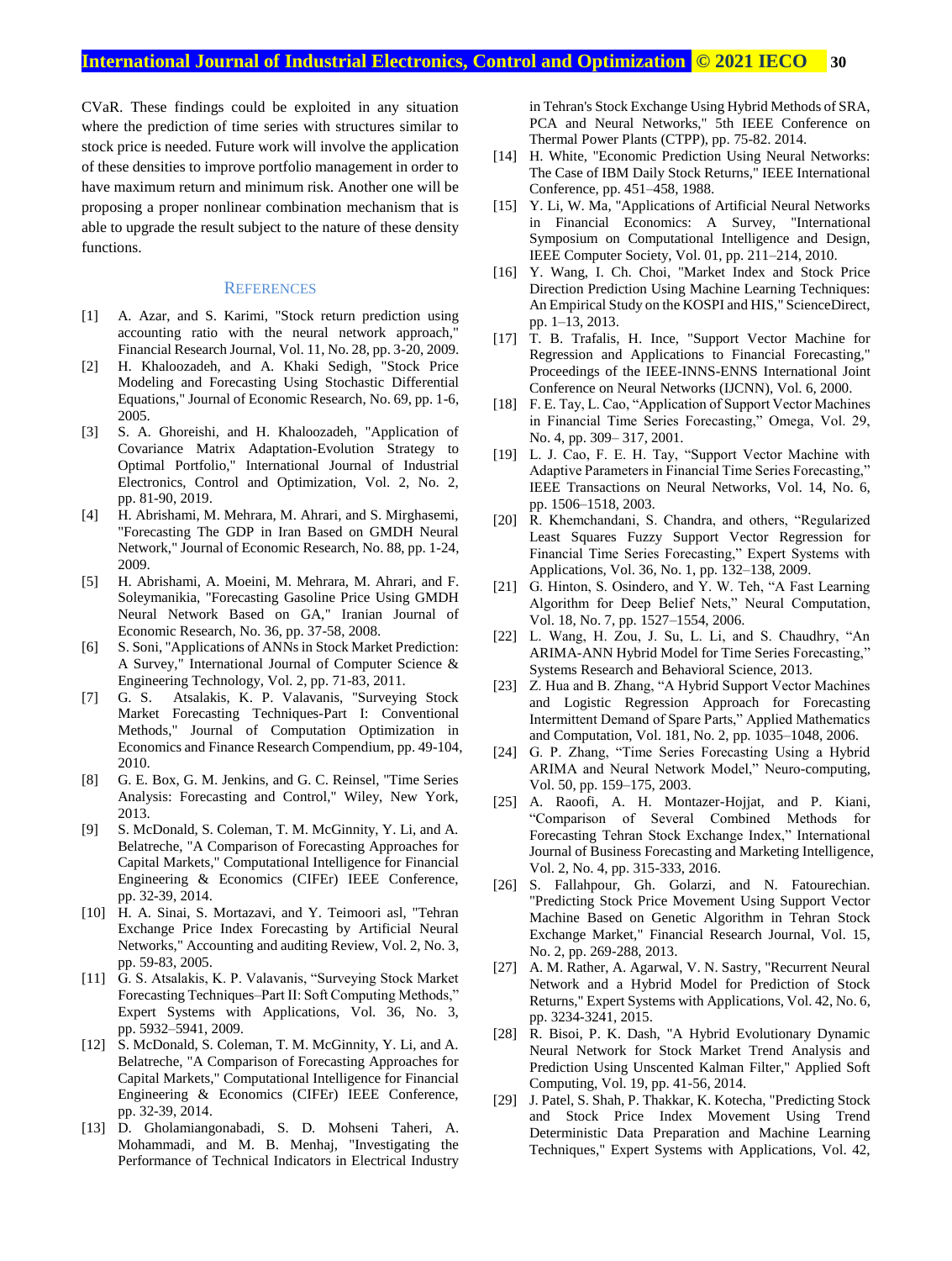## **International Journal of Industrial Electronics, Control and Optimization .© 2021 IECO… 31**

No. 4, pp. 259-268, 2015.

- [30] A. Timmermann, "Forecast Combinations," CEPR Discussion Paper, No. 5361, 2005.
- [31] I. Sánchez, "Adaptive Combination of Forecasts with Application to Wind Energy," International Journal of Forecasting, Vol.24, No. 4, pp. 679-693, 2008.
- [32] G. Claeskens, J. R. Magnus, A. L. Vasnev, and W. Wang, "The Forecast Combination Puzzle: A Simple Theoretical Explanation," International Journal of Forecasting, Vol. 32, No. 3, pp. 754-762, 2016.
- [33] S. M. Blanc, and T. Setzer, "When to Choose the Simple Average in Forecast Combination," Journal of Business Research, Vol. 69, No. 10, pp. 3951-3962, 2016.
- [34] S Ch. G. Gibbs, and A. L. Vasnev, "Conditionally Optimal Weights and Forward-Looking Approaches to Combining Forecasts," UNSW Business School Research Paper, 2017.
- [35] J. D. Samuels, and R. M. Sekkel, "Model Confidence Sets and Forecast Combination," International Journal of Forecasting, Vol. 33, No. 1, pp. 48-60, 2017.
- [36] F. X. Diebold, and M. Shin, "Machine Learning for Regularized Survey Forecast Combination: Partially-Egalitarian LASSO and Its Derivatives," International Journal of Forecasting, Vol.35, No. 4, pp. 1679-1691, 2019.
- [37] D. Shaub, "Fast and Accurate Yearly Time Series Forecasting with Forecast Combinations," International Journal of Forecasting, Vol. 36, No. 1, pp. 116-120, 2020.
- [38] Y. Wang, N. Zhang, Y. Tan, T. Hong, D. S. Kirschen, and C. Kang, "Combining Probabilistic Load Forecasts," IEEE Transactions on Smart Grid, Vol. 10, No. 4, pp. 3664-3674, 2018.
- [39] A. F. Atiya, "Why Does Forecast Combination Work So Well? ," International Journal of Forecasting, Vol. 36, No. 1, pp. 197-200. 2020.
- [40] K. C. Lichtendahl Jr, and R. L. Winkler, "Why Do Some Combinations Perform Better than Others? ," International Journal of Forecasting, Vol. 36, No. 1, pp. 142-149, 2020.
- [41] M. P. Clements, and D. I. Harvey, "Combining Probability Forecasts," International Journal of Forecasting, Vol. 27, No. 2, pp. 208-223, 2011.
- [42] J. Nowotarski, and R. Weron, "Recent Advances in Electricity Price Forecasting: A Review of Probabilistic Forecasting," Renewable and Sustainable Energy Reviews, Vol. 81, pp. 1548-1568, 2018.
- [43] G. Kapetanios, J. Mitchell, S. Price, and N. Fawcett, "Generalised Density Forecast Combinations," Journal of Econometrics, Vol. 188, pp. 150–165, 2015.
- [44] J. M. Bates, and C. W. Granger, "The Combination of Forecasts," Journal of the Operational Research Society, Vol. 20, No. 4, pp. 451-468, 1969.
- [45] J. H. Stock, M. W. Watson, "A Comparison of Linear and Nonlinear Univariate Models for Forecasting Macroeconomic Time Series," National Bureau of Economic Research, 1998.
- [46] J. H. Stock, M. W. Watson, "Combination Forecasts of Output Growth in a Seven‐Country Data Set," Journal of Forecasting, Vol. 23, No. 6, pp. 405-430, 2004.
- [47] A. Timmermann, "Forecast combinations," Handbook of economic forecasting, Vol. 1, pp. 135-196, 2006.
- [48] R. T. Clemen, "Combining Forecasts: A Review and Annotated Bibliography," International Journal of Forecasting, Vol. 5, No. 4, pp. 559-583, 1989.
- [49] F. X. Diebold, J. A. Lopez, "Forecast Evaluation and Combination," Handbook of Statistics, Vol. 14, pp. 241-268, 1996.
- [50] S. M. Blanc, and T. Setzer, "When to Choose the Simple Average in Forecast Combination," Journal of Business Research, Vol. 69, No. 10, pp. 3951-3962, 2016.
- [51] A. S. Tay, and K. F. Wallis, "Density Forecasting: A Survey," Journal of forecasting, Vol. 19, No. 4, pp. 235-254, 2000.
- [52] K. F. Wallis, "Combining Density and Interval Forecasts: A Modest Proposal," Oxford Bulletin of Economics and Statistics, Vol. 67, pp. 983-994, 2005.
- [53] Z. Hua, and B. Zhang, "Improving Density Forecast by Modeling Asymmetric Features: An Application to S&P500 Returns," European Journal of Operational Research, Vol. 185, No. 2, pp. 716-725, 2008.
- [54] J. Mitchell, and K. F. Wallis, "Evaluating Density Forecasts: Forecast Combinations, Model Mixtures, Calibration and Sharpness," Journal of Applied Econometrics, Vol. 26, No. 6, pp. 1023-1040, 2011.



**S. Raheleh Shahrokhi** received the B.Sc. degree in Computer Engineering from Iran University of Science & Technology, Tehran, Iran, in 2009, and the M.Sc. degree in Control Engineering from K. N. Toosi University of Technology, Tehran, Iran, in 2013. Since 2014, she has been working toward Ph.D. degree in Control Engineering at Tarbiat Modares

University, Tehran, Iran. Her current research interests are Adaptive Control, Robust Control, Evolutionary Algorithms, System Identification, and Time Series Analysis.



**Hamid Khaloozadeh** received the B.Sc. degree in control engineering from Sharif University of Technology, Tehran, Iran, in 1990, the M.Sc. degree in control engineering from K. N. Toosi University of Technology, Tehran, Iran, in 1993, and the Ph.D. degree from Tarbiat Modares University, Tehran, Iran, in 1998.

He is currently a Professor with the Department of Systems and Control, Faculty of Electrical Engineering at K. N. Toosi University of Technology. His interest area is Stochastic Estimation and Control, System Identification, Optimal Control, Adaptive Control, and Time Series Analysis.



**HamidReza Momeni** received his B.Sc., M.Sc., and Ph.D. degrees in Electrical Engineering from Sharif University of Technology, Tehran, Iran, in 1977, University of Wisconsin, Madison, U.S.A, in 1979, and Imperial College, London, England, in 1987, respectively. He is currently a Professor with the Department of

Systems and Control, Faculty of Electrical and Computer Engineering at Tarbiat Modares University. His research interests included Adaptive Control, Robust Control, Industrial Control, System Identification, and Time Series Analysis.